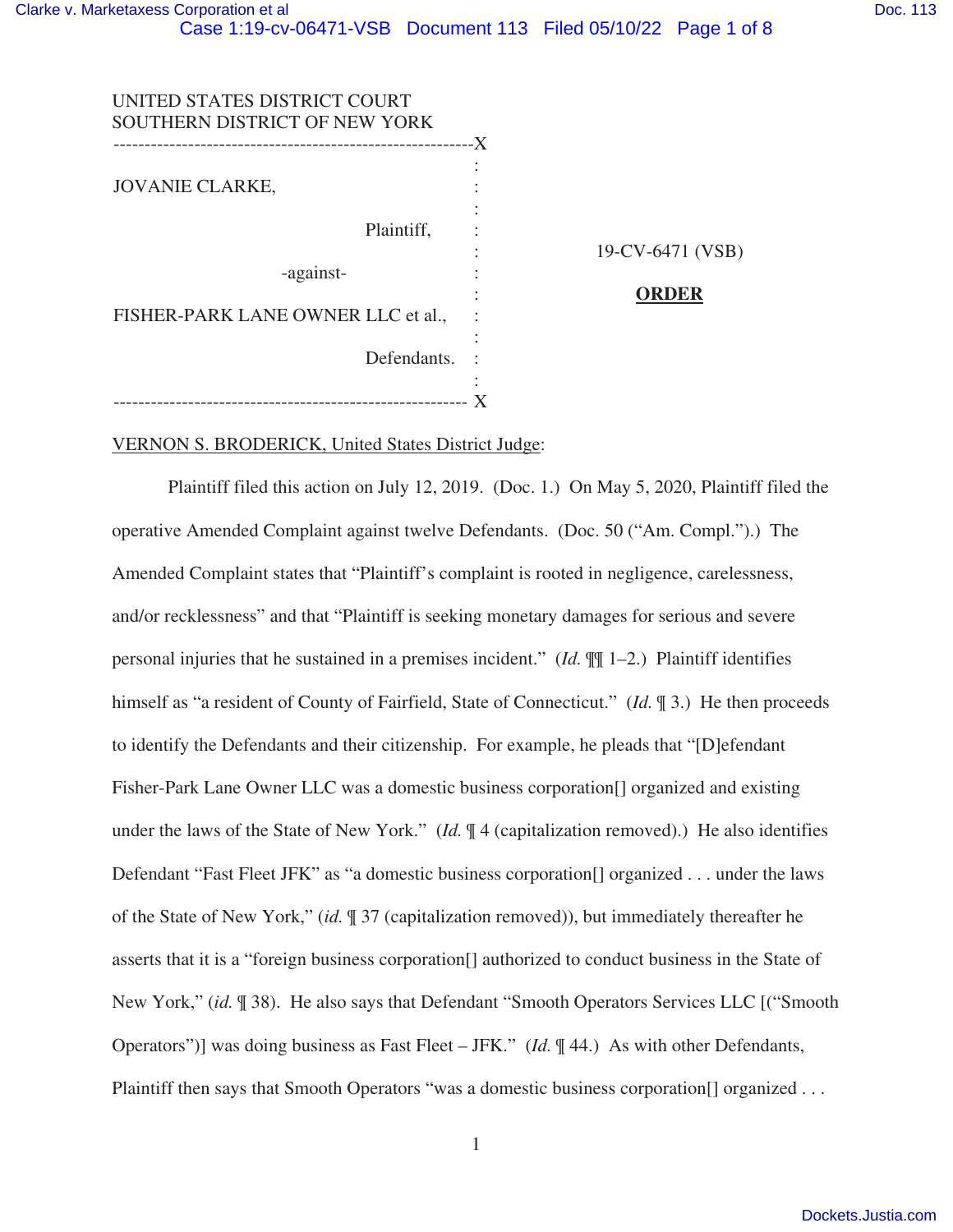#### Case 1:19-cv-06471-VSB Document 113 Filed 05/10/22 Page 2 of 8

under . . . New York" law, (*id.* ¶ 45), and right after says Smooth Operators "was and still is a foreign business corporation," (*id.* ¶ 46).

The Amended Complaint is 97 pages long and spans 595 paragraphs. (*See generally id.*) The below screenshot provides a representative example of the substantive allegations from the Amended Complaint:

> 294. On and/or before March 29, 2019, defendant CONGRUITY 360 entered into a contract and/or agreement (written or oral) with defendant SMOOTH OPERATORS SERVICES LLC for the provision and performance of certain work, labor, and/or services, including but not necessarily limited to the transport of certain electronic equipment located at 299 Park Avenue, in the City, County, and State of New York.

> 295. On and/or before March 29, 2019, defendant CONGRUITY 360 entered into a contract and/or agreement (written or oral) with defendant FAST FLEET - JFK for the provision and performance of certain work, labor, and/or services, including but not necessarily limited to the transport of certain electronic equipment located at 299 Park Avenue, in the City, County, and State of New York.

> 296. On and/or before March 29, 2019, defendant CONGRUITY 360 entered into a contract and/or agreement (written or oral) with defendant WARREN BAINBRIDGE for the provision and performance of certain work, labor, and/or services, including but not necessarily limited to the transport of certain electronic equipment located at 299 Park Avenue, in the City, County, and State of New York.

> 297. On and/or before March 29, 2019, defendant CONGRUITY 360 entered into a contract and/or agreement (written or oral) with defendant NICA, INC. for the provision and performance of certain work, labor, and/or services, including but not necessarily limited to the transport of certain electronic equipment located at 299 Park Avenue, in the City, County, and State of New York.

> 298. On and/or before March 29, 2019, defendant CONGRUITY 360 entered into a contract and/or agreement (written or oral) with defendant 3PL INTEGRATION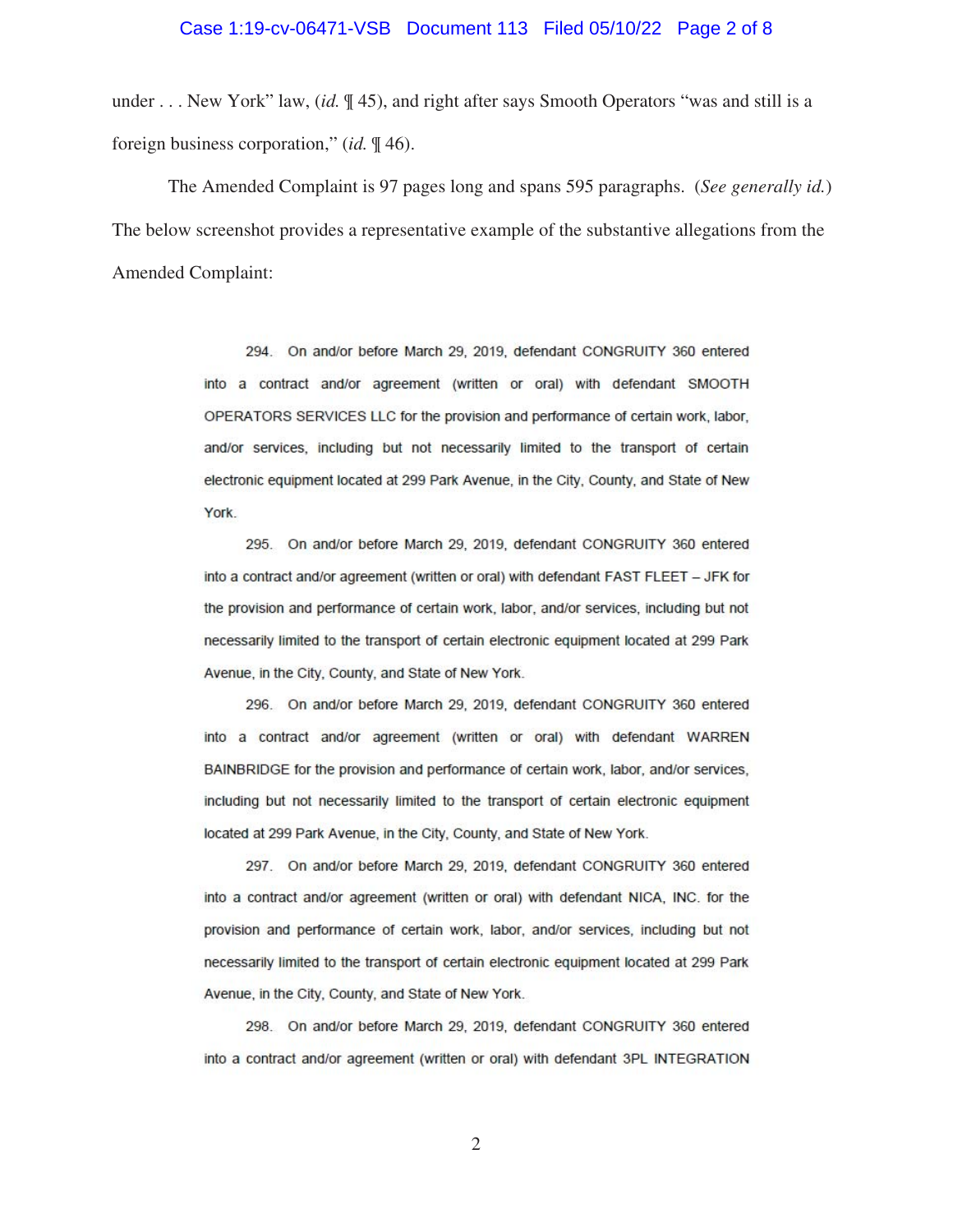### Case 1:19-cv-06471-VSB Document 113 Filed 05/10/22 Page 3 of 8

(*Id.*) The only basis of federal subject matter jurisdiction asserted in the Amended Complaint is through the diversity of citizenship statute, 28 U.S.C. § 1332. (*Id.* ¶ 67.)

On June 12, 2020, Smooth Operators filed a motion to dismiss under Federal Rule of Civil Procedure Rule 12(b)(6). (Doc. 79.) Among other things, Smooth Operators argues that Plaintiff's Amended Complaint fails to comply with the pleading standards set forth by Rule 8 of the Federal Rules of Civil Procedure because "its allegations are generally vague, incomprehensible, and nonsensical." (Doc. 81, at 11.)

In response to Smooth Operators' motion to dismiss, on August 10, 2020, Plaintiff filed a motion for leave to amend its pleadings under Rule 15. (Doc. 92.) Along with this motion, Plaintiff attached a proposed Second Amended Complaint ("SAC"). (Doc. 93-5 ("SAC").) Like the Amended Complaint, the SAC is also 97 pages and 595 paragraphs; at a glance, its paragraph numbers and content are identical to the Amended Complaint. (*See, e.g.*, SAC ¶¶ 3 (alleging that Plaintiff "is a resident of . . . Connecticut."), ¶ 4 (alleging that Defendant "Fisher-Park Lane Owner LLC was a domestic business corporation[] organized . . . under the laws of the State of New York." (capitalization removed)), 45–46 (alleging that Smooth Operators is both a domestic corporation organized under new York law and a "foreign business corporation[] authorized to conduct business in the State of New York.").) Indeed, the only change that Plaintiff identifies in an accompanying affidavit is that paragraph 565, which used to read, "On March 29, 2019, plaintiff JOVANIE CLARKE was caused to become seriously injured at the premises known as 299 Park Avenue, in the City, County, and State of New York," now reads, "On March 29, 2019, plaintiff JOVANIE CLARKE was caused to become seriously injured at the premises known as 299 Park Avenue, in the City, County, and State of New York when certain heavy server equipment was suddenly caused to fall on him." (Doc. 93 ¶ 69.) As with the Amended Complaint, the SAC only asserts federal subject matter jurisdiction by way of the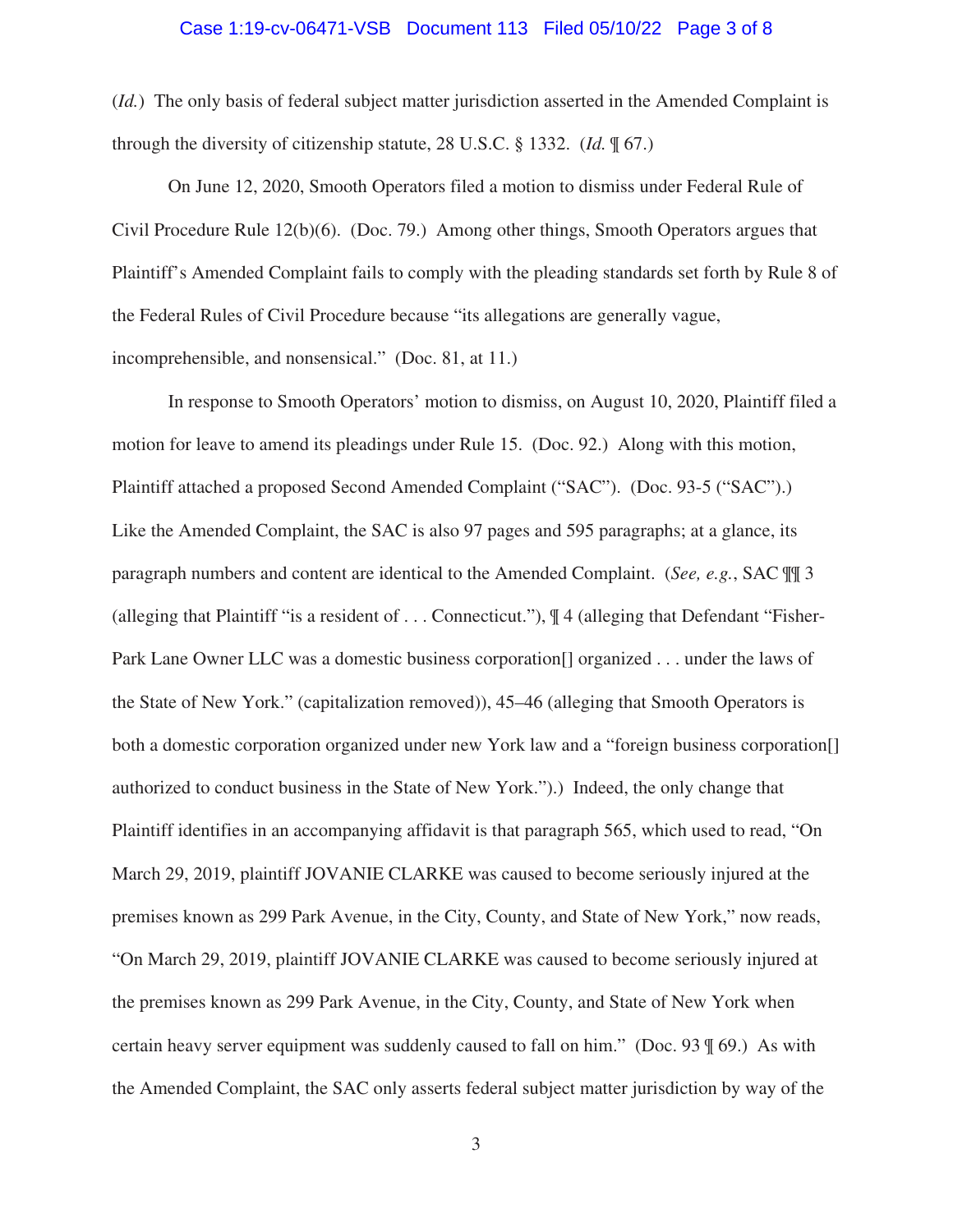### Case 1:19-cv-06471-VSB Document 113 Filed 05/10/22 Page 4 of 8

diversity of citizenship statute. (SAC ¶ 67.)

On August 17, 2020, Smooth Operators filed a reply brief on its motion to dismiss. (Doc. 94.) Among other things, it argues that "Plaintiff's proposed second amended complaint would be futile." (*Id.* at 7 (citation omitted).)

Federal district courts are courts of limited jurisdiction and must independently confirm that they have subject matter jurisdiction over matters before them. *See Durant, Nichols, Houston, Hodgson & Cortese–Costa P.C. v. Dupont*, 565 F.3d 56, 62–63 (2d Cir. 2009) (internal quotation marks omitted). Even where "neither party has raised a question as to this Court's jurisdiction . . . 'it is common ground that in our federal system of limited jurisdiction any party or the court *sua sponte*, at any stage of the proceedings, may raise the question of whether the court has subject matter jurisdiction.'" *Sanders v. New World Design Build, Inc.*, 19-CV-1071 (VSB), 2020 WL 1957371, at \*1 n.2 (S.D.N.Y. Apr. 23, 2020) (quoting *United Food & Com. Workers Union v. CenterMark Props. Meriden Square, Inc.*, 30 F.3d 298, 301 (2d Cir. 1994)); Fed. R. Civ. P 12(h)(3) ("If the court determines at any time that it lacks subject-matter jurisdiction, the court must dismiss the action.").

Under the diversity of citizenship statute, "district courts shall have original jurisdiction of all civil actions where the matter in controversy exceeds the sum or value of \$75,000" and is between "citizens of different States." 28 U.S.C. § 1332(a). Corporations are citizens of every state in which they are incorporated and have their principal places of business. *See* § 1332(c); *see also Hertz Corp. v. Friend*, 559 U.S. 77, 92–93 (2010) (a corporation's principal place of business is its "'nerve center'," meaning its "actual center of direction, control, and coordination"). By contrast, "a limited liability company has the citizenship of its membership" "for purposes of diversity jurisdiction." *Handelsman v. Bedford Vill. Assocs. Ltd. P'ship*, 213 F.3d 48, 52 (2d Cir. 2000) (citation omitted); *see also Ocean Units LLC v. Ill. Union Ins. Co.*,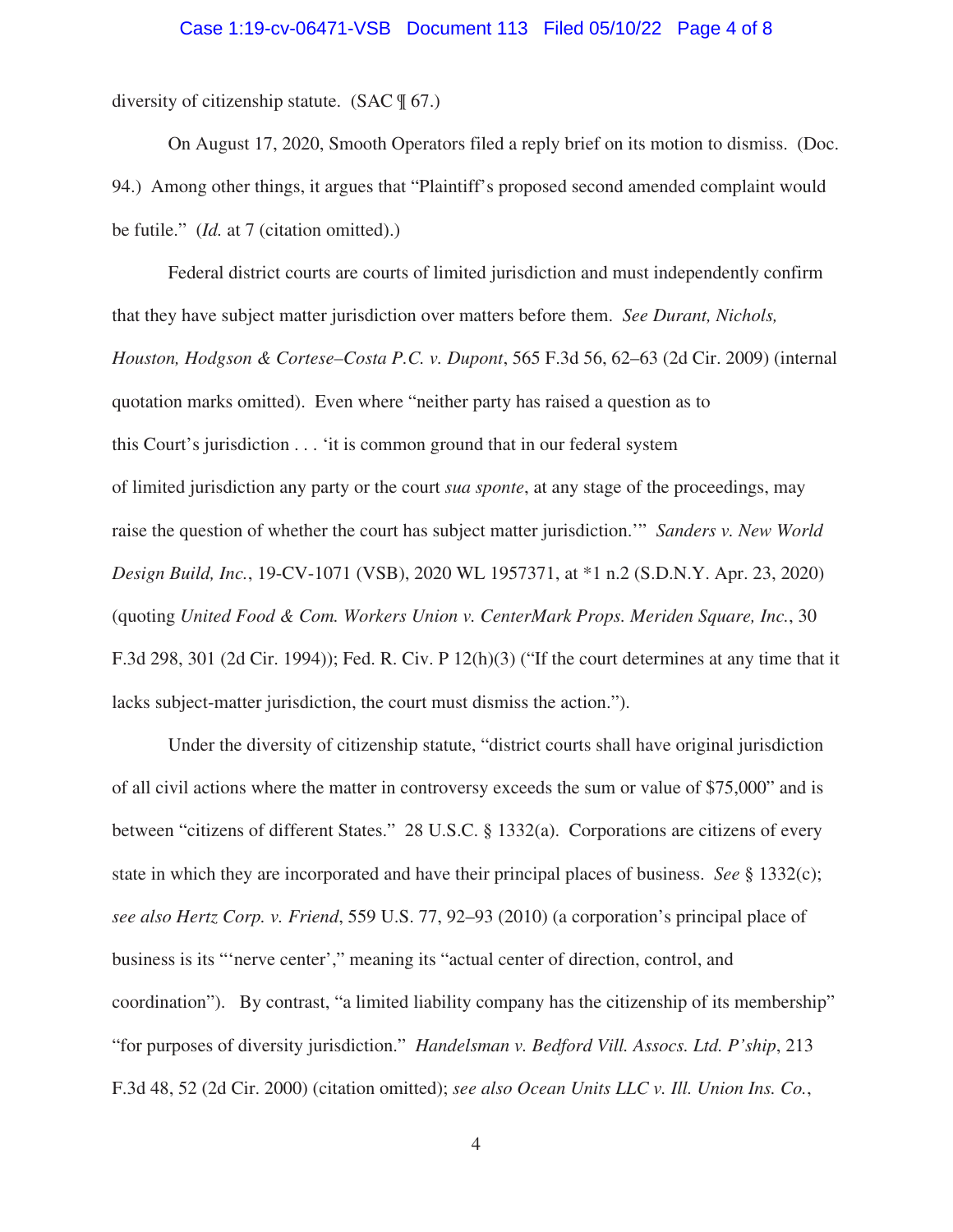### Case 1:19-cv-06471-VSB Document 113 Filed 05/10/22 Page 5 of 8

528 F. Supp. 3d 99, 101 (E.D.N.Y. 2021) ("[T]he citizenship of an unincorporated association like a limited liability company is not tied to the state in which it is formed or has its principal place of business; rather, a limited liability company takes the citizenship of each of its members.").

There must be complete diversity of citizenship between all plaintiffs and all defendants. *Pa. Pub. Sch. Emps.' Ret. Sys. v. Morgan Stanley & Co.*, 772 F.3d 111, 117–18 (2d Cir. 2014). "Furthermore, it is well established that the party seeking to invoke jurisdiction under 28 U.S.C. § 1332 bears the burden of demonstrating that the grounds for diversity exist and that diversity is complete." *Herrick Co. v. SCS Commc'ns, Inc.*, 251 F.3d 315, 322 (2d Cir. 2001) (alteration and internal quotation marks omitted). Accordingly, "[d]iversity jurisdiction is unavailable when a complaint fails to allege both a corporation's state of incorporation and its principal place of business." *MinedMap, Inc. v. Northway Mining, LLC*, 21-1480-cv, 2022 WL 570082, at \*2 (2d Cir. Feb. 25, 2022) (citing *Advani Enterprises, Inc. v. Underwriters at Lloyds*, 140 F.3d 157, 161 (2d Cir. 1998)). Similarly, "[i]n pleading an LLC's citizenship, the identity and citizenship of each member [of the LLC] has to be specifically alleged." *United States Liab. Ins. Co. v. M Remodeling Corp.*, 444 F. Supp. 3d 408, 410 (E.D.N.Y. 2020) (collecting cases).

Here, neither the Amended Complaint nor the SAC establish diversity of citizenship jurisdiction. As mentioned, Plaintiff only pleads that he is a resident of Connecticut, but "allegations of residency alone cannot establish citizenship." *Canedy v. Liberty Mut. Ins. Co.*, 126 F.3d 100, 102–03 (2d Cir. 1997). Moreover, Plaintiff's allegations of many of the Defendants' citizenships are incomplete or inherently contradictory. "Defendant MSDI LLC" is alleged to be a "corporation[] organized . . . under Massachusetts law," but its name (and a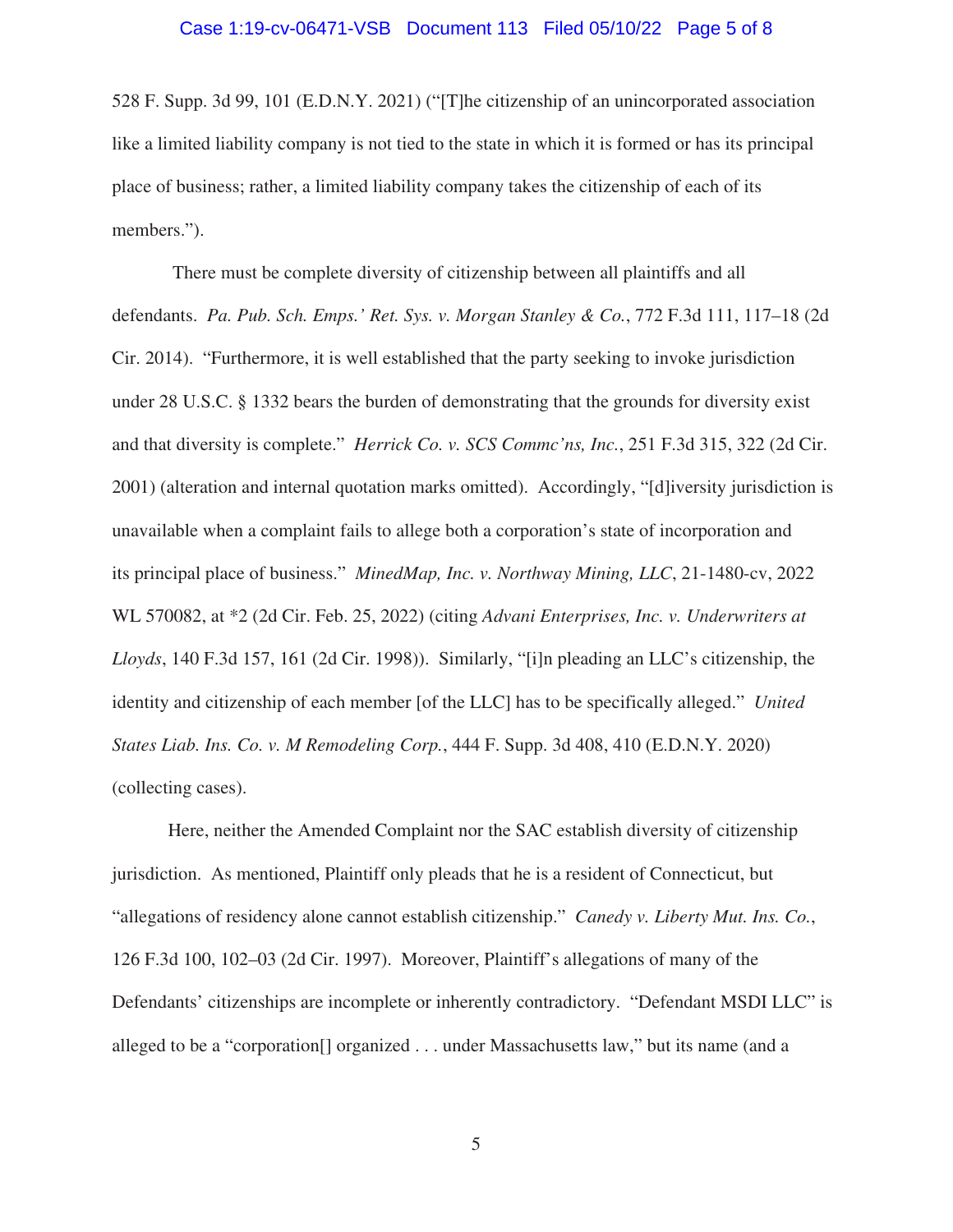## Case 1:19-cv-06471-VSB Document 113 Filed 05/10/22 Page 6 of 8

search of public records)<sup>1</sup> indicates that it is a limited liability company. Plaintiff has not pleaded the "identities and citizenship of each member" of any of the limited liability companies he sues, despite the legal requirement that he do so. *See M Remodeling*, 444 F. Supp. 3d at 410. Smooth Operators, on the other hand, is identified as an "LLC," "a domestic business corporation" and a "foreign business corporation," but all three of these assertions cannot be true.

Aside from failing to establish federal subject matter jurisdiction, Smooth Operators is correct that Plaintiff's pleadings fail to comply with Rule 8. Rule 8 requires pleadings to "contain . . . a short and plain statement of the claim showing that the pleader is entitled to relief." Fed R. Civ. P. 8(a)(2). "When a complaint fails to comply with these requirements, the district court has the power, on motion or *sua sponte,* to dismiss the complaint or to strike such parts as are redundant or immaterial." *Simmons v. Abruzzo*, 49 F.3d 83, 86 (2d Cir. 1995). It is well established that "unnecessary prolixity in a pleading places an unjustified burden on the court and the party who must respond to it because they are forced to select the relevant material from a mass of verbiage." *Salahuddin v. Cuomo*, 861 F.2d 40, 42 (2d Cir. 1988) (quoting 5 C. Wright & A. Miller, *Federal Practice and Procedure* § 1281, at 365 (1969)). Plaintiff's Amended Complaint and SAC are both overly prolix as they are both 97-page and 595-paragraph word salads. They also both appear to plead "[t]hreadbare recitals of the elements of a cause of action, supported by mere conclusory statements," which are insufficient under Rule 8. *Ashcroft* 

<sup>&</sup>lt;sup>1</sup> See MA Corporations Search Entity Summary,

https://corp.sec.state.ma.us/CorpWeb/CorpSearch/CorpSummary.aspx?sysvalue=UKoBdQ3f9HyEcFohX1\_xGCYN l1kyctctxARC3FVJObc- (last accessed Apr. 28, 2022) (indicating that MDI LLC is a "Limited Liability Company" that was previously named "Congruity LLC." Congruity LLC is also named as a Defendant in this action.) I may properly take judicial notice of these types of public records. *Magnoni v. Smith & Laquercia*, 483 F. App'x 613, 616 (2d Cir. 2012) ("The Federal Rules of Evidence permit a court to take judicial notice sua sponte, and at any stage of a proceeding, of a fact 'not subject to reasonable dispute' that 'can be accurately and readily determined from sources whose accuracy cannot reasonably be questioned.'" (quoting Fed. R. Evid. 201(b))); *Weiss v. Sherloq Revenue Sols., Inc.*, No. 19-cv-7103 (NSR), 2021 WL 965810, at \*4 (S.D.N.Y. Mar. 12, 2021) ("the Court is entitled to take sua sponte judicial notice of these public records as the filing of articles of incorporation is not a controversial fact." (citing *Kaggen v. I.R.S.*, 71 F.3d 1018, 1022 (2d Cir. 1995)).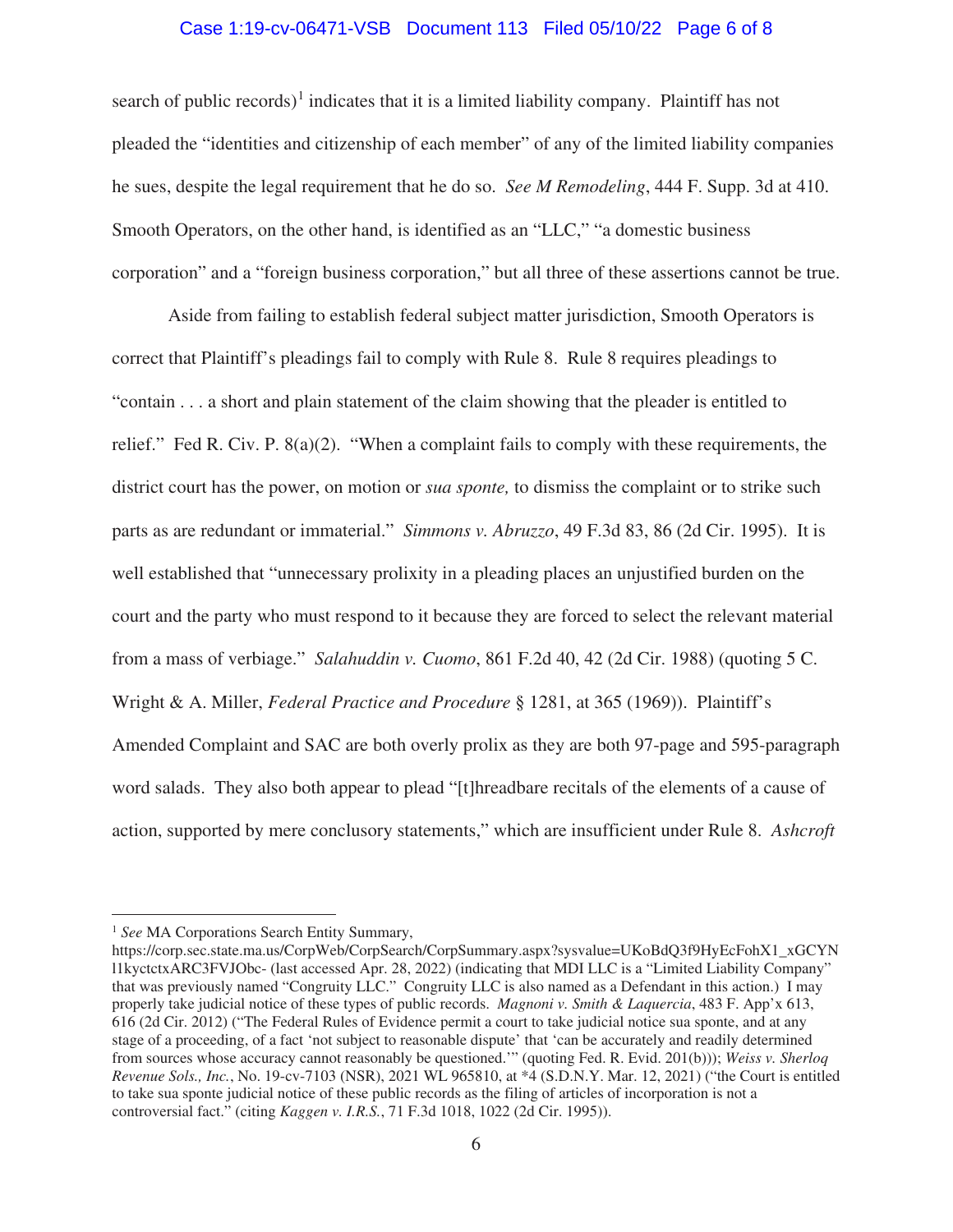### Case 1:19-cv-06471-VSB Document 113 Filed 05/10/22 Page 7 of 8

*v. Iqbal*, 556 U.S. 662, 678 (2009). Even the SAC lacks allegations regarding whatever it is Defendants are alleged to have done to Plaintiff: The single changed paragraph in the SAC, as identified by Plaintiff's affidavit, (Doc. 93 ¶ 69), simply adds in that assertion that Plaintiff was injured "when certain heavy server equipment . . . f[e]ll on him," (SAC \le 565), without indicating what this has to do with Defendants. However, because I lack subject matter jurisdiction, and because of the unnecessary prolixity of Plaintiff's pleadings, I cannot and do not attempt a full merits analysis of Plaintiff's allegations.

Accordingly, it is hereby:

ORDERED that the Amended Complaint is DISMISSED for failure to establish federal subject matter jurisdiction. Smooth Operators' motion to dismiss is thus DENIED as moot, and Plaintiff's motion to amend is DENIED. Within 30 days of entry of this order, the Plaintiff may file a motion seeking leave to amend that attaches a proposed Third Amended Complaint. Plaintiff is cautioned that his complaint must correct the deficiencies identified in this Order by properly pleading federal subject matter jurisdiction and eliminating the prolixity of the Amended Complaint and SAC. Failure to address the deficiencies will result in my denial of Plaintiff's motion for leave and termination of this action. Furthermore, Plaintiff must ensure that his proposed Third Amended Complaint complies with contemporary pleading standards in federal court. *See Iqbal*, 556 U.S. at 678 ("To survive a motion to dismiss, a complaint must contain sufficient factual matter, accepted as true, to state a claim to relief that is plausible on its face." (internal quotation marks omitted)).